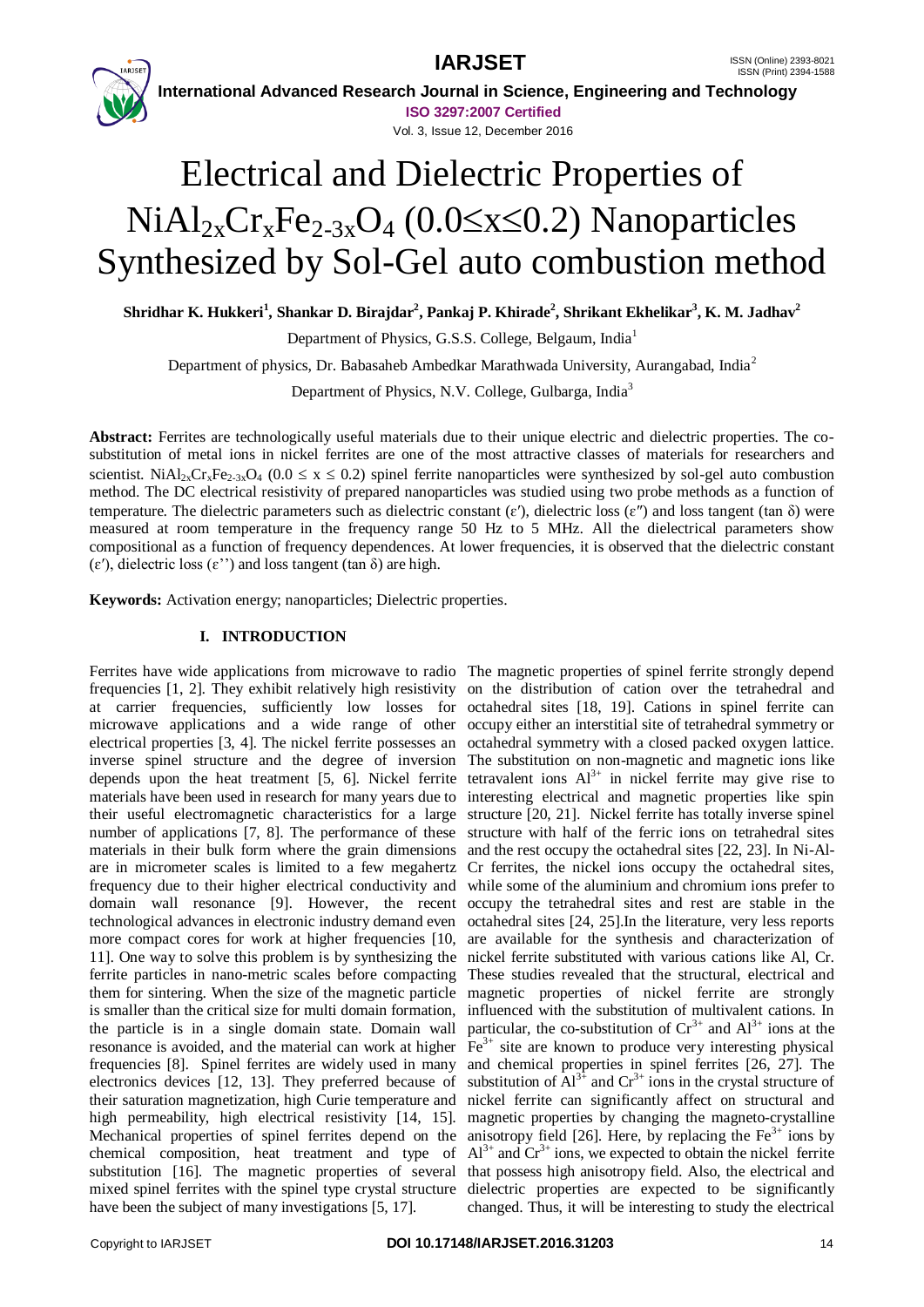# **IARJSET** ISSN (Online) 2393-8021



 **International Advanced Research Journal in Science, Engineering and Technology ISO 3297:2007 Certified**

Vol. 3, Issue 12, December 2016

and magnetic properties of Al and Cr co-substituted nickel ferrite nanoparticles [28, 29]. The investigations of electrical and dielectric properties as a function of **3.1 DC electrical resistivity** frequency dependence of Al and Cr doped in nickel ferrite The room temperature DC electrical resistivity values nanoparticles are important from the point of view of its use in electrical and electronic applications like high sample. The temperature dependence of electrical frequency device application. To our knowledge, the effect resistivity was studied in the temperature range 300-800 of co-substitution of  $Al^{3+}$  and  $Cr^{3+}$ ions in nickel ferrite on K. the electrical and dielectric properties has not been reported in the literature. In the previous report we have reported structural, morphological, compositional and infra-red properties of  $NiAl_{2x}Cr_xFe_{2-3x}O_4$  (0.0≤x≤0.2) nanoparticles.

In view of the above facts, the aim of the present work is to investigate the electrical properties as a function of temperature dependence and dielectric properties as a function of frequency and composition dependence of  $NiAl<sub>2x</sub>Cr<sub>x</sub>Fe<sub>2-3x</sub>O<sub>4</sub>$  (for  $x = 0.0, 0.1, 0.2$ ) nanoparticles and to find correlation between the various properties.

#### **II. EXPERIMENTAL**

#### **2.1 Synthesis of NiAl2xCrxFe2-3xO<sup>4</sup> nanoparticles**

Analytical Reagent (AR) grade nickel nitrate  $Ni(NO<sub>3</sub>)<sub>2</sub>·6H<sub>2</sub>O$ , ferric nitrate  $Fe(NO<sub>3</sub>)<sub>3</sub>·9H<sub>2</sub>O$ , aluminum nitrate  $Al(NO<sub>3</sub>)<sub>3</sub>·9H<sub>2</sub>O$ , chromium nitrate  $Cr(NO<sub>3</sub>)<sub>3</sub>·9H<sub>2</sub>O$ and citric acid  $C_6H_8O_7.H_2O$  as a fuel were used as starting materials. According to the composition of  $NiAl<sub>2x</sub>Cr<sub>x</sub>Fe<sub>2</sub>$  $3xO_4$  (where  $x = 0.0, 0.1, 0.2$ ) all the nitrates were separately dissolved in minimum amount of distilled water and stirred on magnetic stirrer for 10 min. All the solutions were mixed together and stirred on a magnetic stirrer until the nitrates were completely dissolved. The metal nitrate to citric acid ratio was taken as 1:3. The solutions were stirred with continuous stirring on magnetic stirrer; drop by drop ammonia solution was added to adjust the pH value to 7. Then the solution was heated on hot plate at 90 ˚C with constant stirring until gel was formed. Instantaneously gel ignites with the formation of large amount of gas, resulting in to light weight voluminous powder. The resulting precursor powder was annealed at 800 °C for 12 h to obtain  $NiAl_{2x}Cr_xFe_{2-3x}O_4$  nano-powder.

#### **2.2 Characterizations**

The electrical properties such as DC electrical resistivity of the nano-particles were measured using the two probe technique. The measurements were performed in the temperature range 300-800 K. The temperature of the sample was sensed by chromel-alumel thermocouple with an accuracy of  $\pm$  5 K. For measuring dc resistivity the samples in the form of circular pellets of the dimensions 10 mm diameter and 3 mm thickness were used. The surface of the pellets was coated with silver paste for good range 20 Hz - 5 MHz.

### **III. RESULTS AND DISCUSSION**

were calculated by measuring resistance (R) of each

The resistivity of the samples was calculated by using the Arrhenius relation [30, 31].

$$
\rho = \rho_0 \exp[\bar{E}^{\rm E} \rho_{\rm kT}) \tag{1}
$$

where,  $E_0$  represents an activation energy, k is Boltzmann constant,  $\rho$  is the resistivity at absolute temperature T, and  $\rho_0$  represents the resistivity at 0 K.

The plot between logarithm of resistivity ( $log \rho$ ) and reciprocal of temperature is shown in Fig.1.



 $(0.0 \le x \le 0.2)$  nanoparticles

It is observed from figure that the resistivity decreases as temperature increases. Ferrites behave like semiconductor and their resistivity decreases with increase in temperature according to the relation  $(1)$ . The plot of logo versus 1000/T shows a straight line in most of the ferrite sample with a slope corresponding to  $E\rho$ . In some ferrite a change in slope is found in the curve showing different activation energy values. The change in slope generally occurs at temperature range approaching to Curie temperature of the sample [32].

Ohmic contact. The dielectric constant  $\varepsilon'$ , dielectric loss temperature obeys Arrhenius relation (Eq.5.1). The  $\varepsilon$ " and dielectric loss tangent (tan $\delta$ ) were obtained by activation energy  $\Delta E$  for each sample in the ferrimagnetic measuring the capacitance of the nanoparticles in the and paramagnetic region was calculated from the pellet form at room temperature using LCR-Q-meter resistivity plots. The values of activation energies for all bridge (Hewlett Packard, model 4284-A) in the frequency Al-Cr substituted nickel spinel ferrite samples are listed in In the present study, the plot of logo versus  $1000/T$  show change in slope which creates two straight lines or regions namely ferrimagnetic region (low temperature region,  $T < T<sub>c</sub>$ ) and paramagnetic region (high temperature region,  $T>T_c$ ). The variation in resistivity as function of Table 1.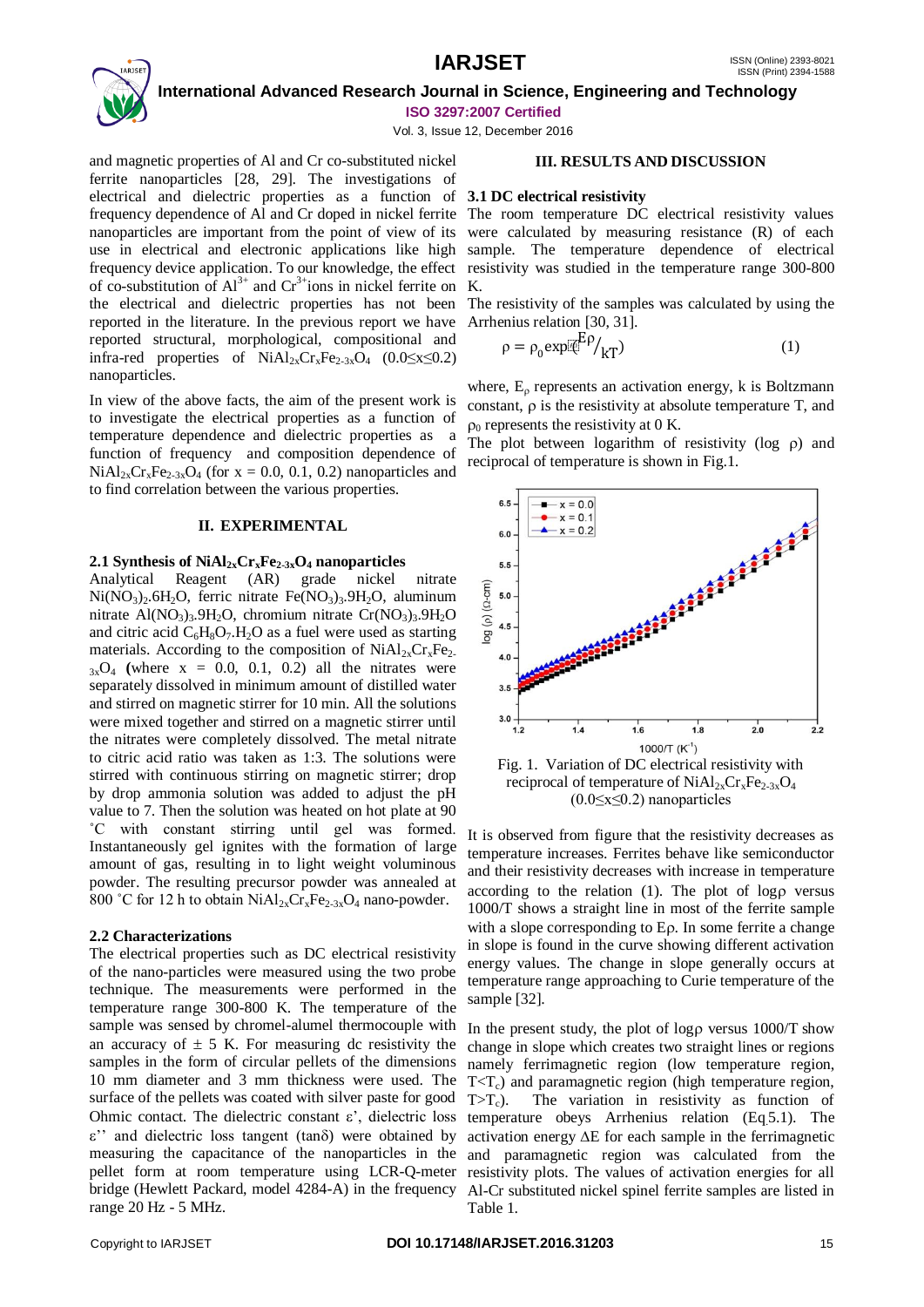

 **International Advanced Research Journal in Science, Engineering and Technology**

**ISO 3297:2007 Certified**

Vol. 3, Issue 12, December 2016

It can be observed that the activation energy in general **Dielectric loss (ε″)** decreases with aluminum and chromium concentration 'x' Fig. 2 (b) shows the variation of dielectric loss (ε″) with increases [33]. Within the ferrimagnetic region of each frequency. It is observed from figure Fig. 2 (b) that the sample, the activation energy  $E_f$  values of the samples dielectric loss also decreases with increase in frequency under investigation are found to be in the range 0.397 to 0.274 eV. Similarly the activation energy values for paramagnetic region  $E_p$  are found to be in the range 0.442 It can also be noticed from figure that the dielectric loss to 0.755 eV. As expected, activation energy values for paramagnetic region are greater than that of ferrimagnetic region. The results of activation energy are well supported by literature reports [34-36].

TABLE I Activation energy in paramagnetic  $(E_p)$  and ferrimagnetic (E<sub>f</sub>) region of NiAl<sub>2x</sub>Cr<sub>x</sub>Fe<sub>2-3x</sub>O<sub>4</sub> (0.0≤x≤0.2) nanoparticles

| X   | Ep(eV) | Ef(eV) | $\Delta E$ (eV) |
|-----|--------|--------|-----------------|
| 0.0 | 0.755  | 0.397  | 0.358           |
| 0.1 | 0.713  | 0.378  | 0.335           |
| 0.2 | 0.675  | 0.354  | 0.321           |

# **3.2 Dielectric properties**

The dielectric properties for the present samples can be explained on the basis of the mechanism of polarization process in ferrite, which is similar to that of conduction process. The electronic exchange  $\text{Fe}^{3+} \leftrightarrow \text{Fe}^{2+}$  gives the local displacement of electrons in the direction of an applied field, which induces polarization in ferrites [37].

# **3.2.1 Frequency dependence of dielectric properties Dielectric constant (')**

The dielectric properties of  $NiAl<sub>2x</sub>Cr<sub>x</sub>Fe<sub>2-3x</sub>O<sub>4</sub>$  (x = 0.0, 0.1) and 0.2) ferrite nano-particles were investigated as a function of frequency using LCR-Q meter in the frequency range 20 Hz to 5 MHz .The measurements were carried out in the frequency range 20 Hz - 5 MHz at room temperature on disc shaped pellets of 10 mm diameter and 2-3 mm thickness.

Fig.2 (a) represents the variation of dielectric constant with frequency. It can be seen that as frequency increases, the dielectric constant  $(ε')$  found to decrease. The decrease in dielectric constants is exponential in nature. At higher frequency the dielectric constant remains almost constant. The decrease of dielectric constant with increase of frequency is a normal dielectric behaviour of spinel ferrites. The similar behaviour was also observed in other spinel ferrites [38-40].

Further, it can be noticed from Fig. 2 (a) shows that the dispersion in ε′ is similar to Maxwell-Wagner interfacial polarization [41-43] in agreement with Koop's phenomenological theory [44, 45]. The decrease in dielectric constant is because beyond a certain frequency of a externally applied field the electronic exchange between ferrous and ferric ions cannot follow the Al-Cr concentration x is observed at all frequencies alternating field.

similar to dielectric constant [38].

remains almost constant at higher frequency whereas at lower frequency the dielectric loss shows significant values. The decrease in dielectric loss (ε″) as a function of frequency was also observed in other well known ferrite. Similar behaviour of dielectric loss has been observed in other literature [38, 41, 46]

# **Dielectric loss tangent (tan δ)**

Fig. 2 (c) shows the variation of dielectric loss tangent (tan δ) as a function of frequency. It can be observed from Fig. 2 (c) that the dielectric loss tangent decreases with frequency. It is well known that there is a strong corelation between the conduction mechanism and dielectric behaviour of ferrite.

All the samples exhibit dispersion due Maxwell-Wagner interfacial type polarization [43]. The values of dielectric loss tangent (tan δ) depend on many factors such as stoichiometric, concentration  $Fe<sup>3+</sup>$  ions etc [47, 48], which in turn depends on the composition and annealing temperature of the sample.

# **3.2.2 Compositional dependence of dielectric properties Dielectric constant (')**

The dielectric constant of prepared  $NiAl<sub>2x</sub>Cr<sub>x</sub>Fe<sub>2-3x</sub>O<sub>4</sub>$ nanoparticles at different composition is shown in Fig. 2 (a). It is evident from Fig. 2 (a) that the dielectric constant decreases as Al-Cr concentration x increases.

The decreases in dielectric constant for the prepared materials is due to the impact of grain size that lies in the nanometer dimension, which makes these materials suitable for the miniaturization of high- frequency applications [49, 50].

### **Dielectric loss ('')**

The dielectric loss of prepared  $NiAl_{2x}Cr_{x}Fe_{2-3x}O_{4}$  samples at different composition is shown in Fig. 2 (b). It is evident from Fig. 2 (b) that the dielectric loss decreases as Al-Cr concentration x increases. However, the values of dielectric loss are sufficiently larger than the values of dielectric constant [51].

### **Dielectric loss tangent** (**tan δ**)

The dielectric loss tangent of prepared  $NiAl<sub>2x</sub>Cr<sub>x</sub>Fe<sub>2-3x</sub>O<sub>4</sub>$ samples at different composition is shown in Fig. 2 (c).

It is evident from Fig. 2 (c) that the dielectric loss tangent  $(tan\delta)$  decrease with increase Al-Cr concentration x. The decrease in dielectric loss tangent ( $tan\delta$ ) as a function of studied.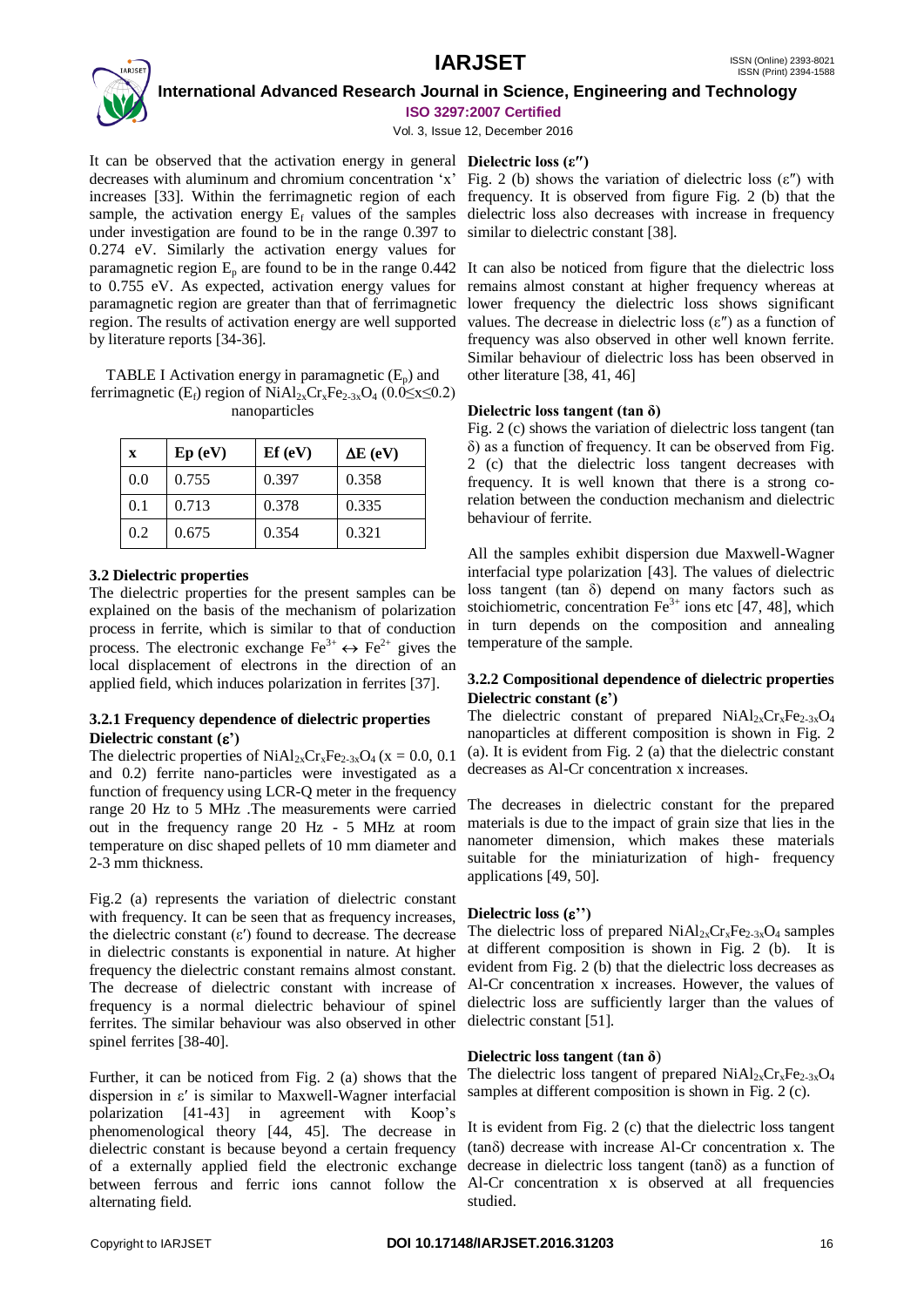# **International Advanced Research Journal in Science, Engineering and Technology ISO 3297:2007 Certified**

Vol. 3, Issue 12, December 2016







Fig. 2 (b): Variation of dielectric loss  $\varepsilon''$  with log (f) for  $NiAl<sub>2x</sub>Cr<sub>x</sub>Fe<sub>2-3x</sub>O<sub>4</sub>$  (0.0 \(10.6 \) nanoparticles



Fig. 2(c): Variation of dielectric loss tangent (tan $\delta$ ) with  $log (f)$  for NiAl<sub>2x</sub>Cr<sub>x</sub>Fe<sub>2-3x</sub>O<sub>4</sub> (0.0 \(0.2x \simum 0.2) nanoparticles

#### **IV. CONCLUSION**

 $Al^{3+}$  and  $Cr^{3+}$  co-substituted  $NiAl_{2x}Cr_{x}Fe_{2-3x}O_{4}$ nanoparticles were successfully synthesized via sol-gel auto combustion method. DC electrical resistivity increases with Al-Cr concentration 'x' increases. The plot

of  $log \rho$  versus reciprocal of temperature indicates that the resistivity decreases with temperature increases. The activation energy in paramagnetic region is more than that of ferrimagnetic region. Dielectric properties such as dielectric constant (ε), dielectric loss (ε'') and dielectric loss tangent (tan  $\delta$ ) decreases with increase in frequency and Al-Cr content 'x'. Thus, the prepared materials having high dielectric constant at lower frequency and concentration of Al- Cr, therefore, these kinds of materials can be useful for microwave device applications.

#### **REFERENCES**

- [1] Y. Naito, K. Suetake, IEEE Transactions on Microwave Theory and Techniques, 19 (1971) 65-72.
- [2] D.M. Pozar, Microwave engineering, John Wiley & Sons, 2009.
- [3] M. Pardavi-Horvath, Journal of Magnetism and Magnetic Materials, 215 (2000) 171-183.
- [4] C.D. Owens, Proceedings of the IRE, 44 (1956) 1234-1248.
- [5] C. Chinnasamy, A. Narayanasamy, N. Ponpandian, K. Chattopadhyay, K. Shinoda, B. Jeyadevan, K. Tohji, K. Nakatsuka, T. Furubayashi, I. Nakatani, Physical Review B, 63 (2001) 184108.
- [6] J.M. Osepchuk, IEEE Transactions on Microwave Theory and Techniques, 50 (2002) 975-985.
- [7] M. Ahamed, M.J. Akhtar, M.A. Siddiqui, J. Ahmad, J. Musarrat, A.A. Al-Khedhairy, M.S. AlSalhi, S.A. Alrokayan, Toxicology, 283 (2011) 101-108.
- [8] A. Verma, D.C. Dube, Journal of the American Ceramic Society, 88 (2005) 519-523.
- [9] N. Gupta, A. Verma, S.C. Kashyap, D. Dube, Journal of Magnetism and Magnetic Materials, 308 (2007) 137-142.
- [10] S. Son, M. Taheri, E. Carpenter, V. Harris, M. McHenry, Journal of Applied Physics, 91 (2002) 7589-7591.
- [11] V. Petrov, V. Gagulin, Inorganic Materials, 37 (2001) 93-98.
- [12] A. Goldman, Modern ferrite technology, Springer Science & Business Media, 2006.
- [13] N. Grimes, Physics in Technology, 6 (1975) 22.
- [14] V.G. Harris, IEEE Transactions on Magnetics, 48 (2012) 1075- 1104.
- [15] Y. Hayakawa, A. Makino, H. Fujimori, A. Inoue, Journal of applied physics, 81 (1997) 3747-3752.
- [16] D.S. Mathew, R.-S. Juang, Chemical Engineering Journal, 129 (2007) 51-65.
- [17] Q. Song, Z.J. Zhang, Journal of the American Chemical Society, 126 (2004) 6164-6168.
- [18] C. Chinnasamy, A. Narayanasamy, N. Ponpandian, K. Chattopadhyay, H. Guerault, J. Greneche, Journal of Physics: Condensed Matter, 12 (2000) 7795.
- [19] S. Modak, M. Ammar, F. Mazaleyrat, S. Das, P. Chakrabarti, Journal of alloys and compounds, 473 (2009) 15-19.
- [20] A. Raghavender, R. Kulkarni, K. Jadhav, Chinese journal of physics, 46 (2008) 366-375.
- [21] M. Atif, M. Nadeem, R. Grössinger, R.S. Turtelli, Journal of Alloys and Compounds, 509 (2011) 5720-5724.
- [22] J. Jacob, M.A. Khadar, Journal of applied physics, 107 (2010) 114310.
- [23] K. Tsukimura, S. Sasaki, N. Kimizuka, Japanese journal of applied physics, 36 (1997) 3609.
- [24] U.V. Chhaya, R. Kulkarni, Materials Letters, 39 (1999) 91-96.
- [25] A. Kopayev, B. Ostafiychuk, I. Vylka, D. Zadnipryannyy, Materialwissenschaft und Werkstofftechnik, 40 (2009) 255-257.
- [26] M. Gabal, Y. Al Angari, Materials Chemistry and Physics, 118 (2009) 153-160.
- [27] A. Raghavender, D. Pajic, K. Zadro, T. Milekovic, P.V. Rao, K. Jadhav, D. Ravinder, Journal of Magnetism and Magnetic Materials, 316 (2007) 1-7.
- [28] M.A. Dar, K.M. Batoo, V. Verma, W. Siddiqui, R. Kotnala, Journal of Alloys and Compounds, 493 (2010) 553-560.
- [29] A. El-Sayed, Ceramics international, 28 (2002) 651-655.
- [30] R. Kambale, P. Shaikh, S. Kamble, Y. Kolekar, Journal of Alloys and Compounds, 478 (2009) 599-603.